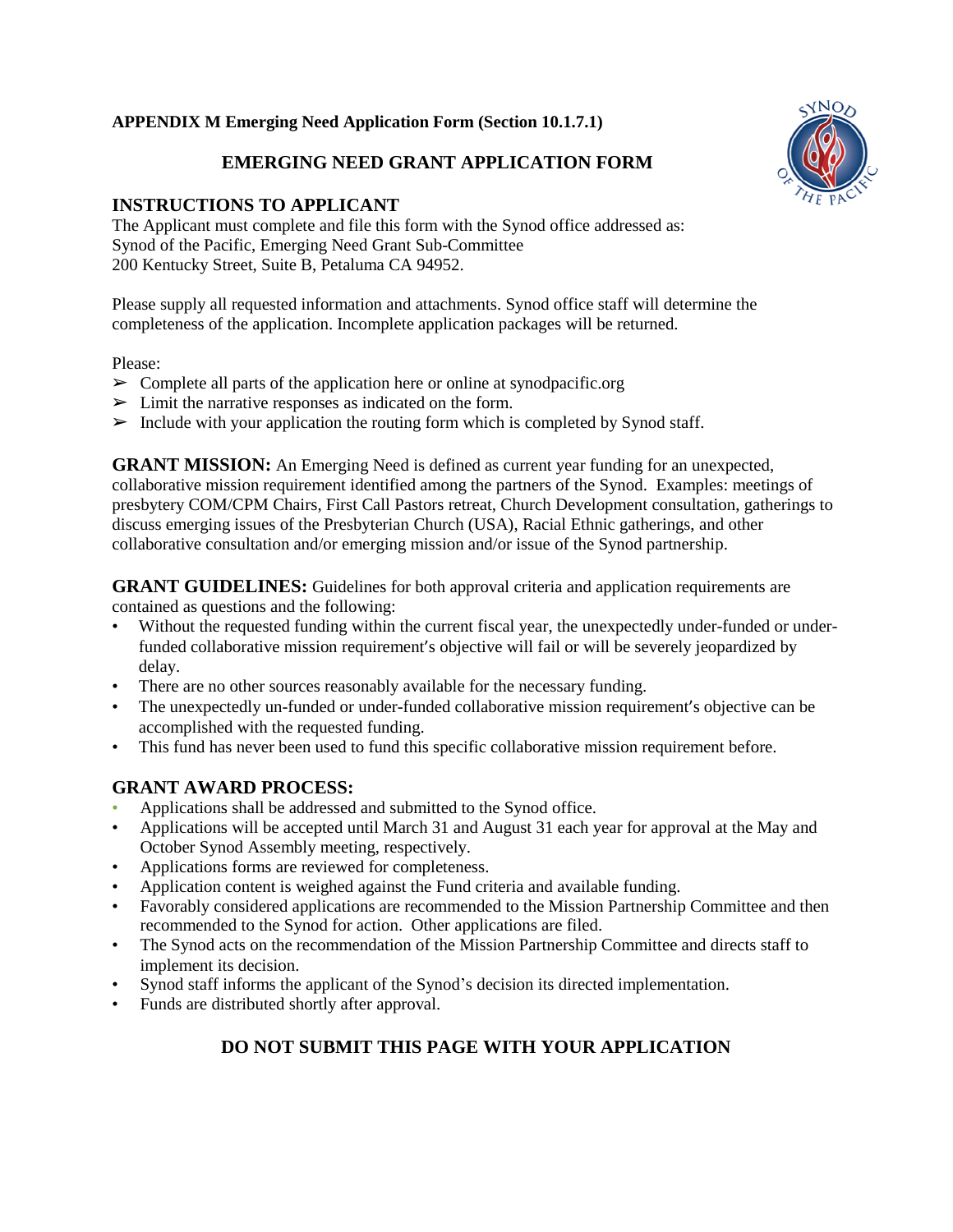## **SYNOD OF THE PACIFIC, PRESBYTERIAN CHURCH (U.S.A.) MISSION PARTNERSHIP COMMITTEE EMERGING NEED GRANT APPLICATION FORM**

#### **Project Title: \_\_\_\_\_\_\_\_\_\_\_\_\_\_\_\_\_\_\_\_\_\_\_\_\_\_\_\_\_\_\_\_\_\_\_\_\_\_\_\_\_\_\_\_\_\_\_\_\_\_\_\_\_\_\_\_\_\_\_\_\_\_\_**

**Project Summary:** (Please provide a five-line project summary: what need is served, who and how many are served, where and how services are provided, and how the beneficiaries' lives and the community's quality of life are different as a result.)

| (Please note that the sponsoring Presbytery shall be a member of Synod of the Pacific, PC(U.S.A.). The<br>sponsor shall act as the fiduciary for this project.)                                                                     |  |  |  |
|-------------------------------------------------------------------------------------------------------------------------------------------------------------------------------------------------------------------------------------|--|--|--|
| <b>Sponsoring Fiduciary Contact:</b> National Contract Sponsoring Fiduciary Contact: National Contract Sponsoring Transaction of the Contract Sponsoring Transaction of the Contract Sponsoring Transaction of the Contract Sponsor |  |  |  |
|                                                                                                                                                                                                                                     |  |  |  |
| <b>Sponsoring Fiduciary Telephone Number:</b>                                                                                                                                                                                       |  |  |  |
| Grant Amount Requested: \$                                                                                                                                                                                                          |  |  |  |
| Total Annual Cost of the Project: \$                                                                                                                                                                                                |  |  |  |

**Budgets:** Please attach a copy of the full project budget for this application year. Please also include your forecast funding by source, and forecast expense amounts by category until the activity is incorporated in the requestor's annual operating budget or becomes otherwise self-sustaining.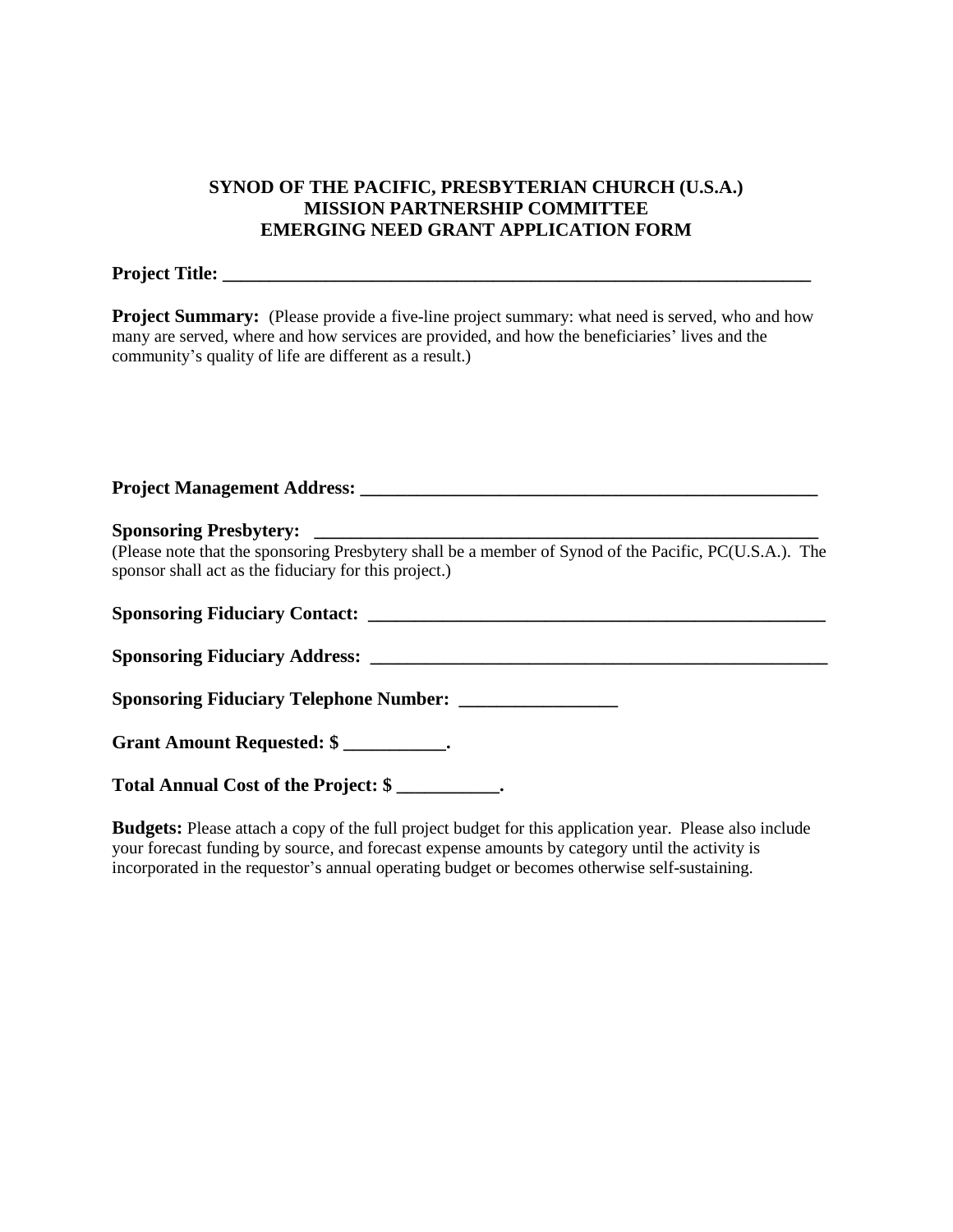#### **EMERGING NEED GRANT APPLICATION FORM**

*(Limit one page.)*

#### **Project Title: \_\_\_\_\_\_\_\_\_\_\_\_\_\_\_\_\_\_\_\_\_\_\_\_\_\_\_\_\_\_\_\_\_\_\_\_\_\_\_\_\_\_\_\_\_\_\_\_\_\_\_\_\_\_\_\_\_\_\_\_\_\_\_**

1. What is the Mission of this Project?

2. How does your project seek to achieve its mission? (Who serves? Whom does it serve? In what context/community?)

3. How does your project achieve and evaluate the success its mission?

4. How does the project meet the mission of the Emerging Need Grant?

5. How does the project meet the Emerging Need Grant's criteria?

6. What is needed in order to achieve your mission?

7. How have you sought resources outside of the Synod for sustainability of your project and which sources have been successful? Attach a list of your project's funding sources current and projected and amounts.

8. How will the funds you have requested from this project be used and incorporated into your church budget?

9. After grant funding ends, will this project be funded until it is incorporated into your budget or becomes otherwise self-sustaining? \_\_\_ No. \_\_\_ Yes.

10. How would you restructure your plan in the absence or completion of this grant?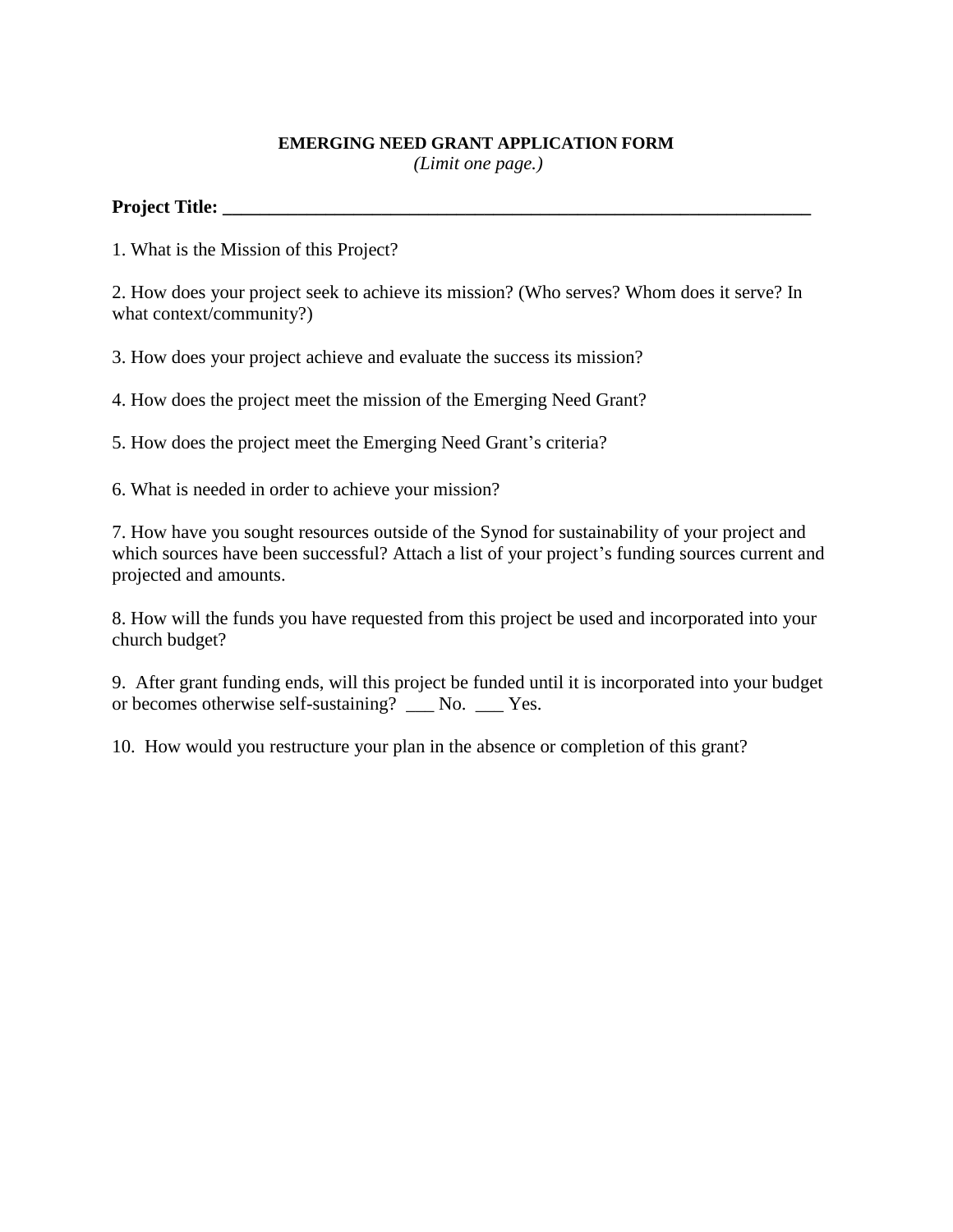# **EMERGING NEED GRANT PROJECT END EVALUATION REPORT FORM**

*(Limit one page)*

## **Project Title: \_\_\_\_\_\_\_\_\_\_\_\_\_\_\_\_\_\_\_\_\_\_\_\_\_\_\_\_\_\_\_\_\_\_\_\_\_\_\_\_\_\_\_\_\_\_\_\_\_\_\_\_\_\_\_\_\_\_\_\_\_\_\_**

Please provide a one page narrative of your project including the following points:

1. What is the Mission of this Project?

2. How did your project seek to achieve its mission? (Who was? Whom did it serve? In what context/community?)

3. How did your project achieve and evaluate the success its mission?

4. How does the project meet the mission of the Emerging Need Grant?

5. How did the project meet the Emerging Need Grant's criteria?

6. What was needed in order to achieve your mission?

7. How have you sought resources outside of the Synod for sustainability of your project and which sources have been successful? Attach a list of your project's funding sources current and projected and amounts.

8. How have the funds you have requested from this project been used and incorporated into your church budget?

9. After grant funding ends, will this project be funded until it is incorporated into your budget or becomes otherwise self-sustaining? \_\_\_ No. \_\_\_ Yes.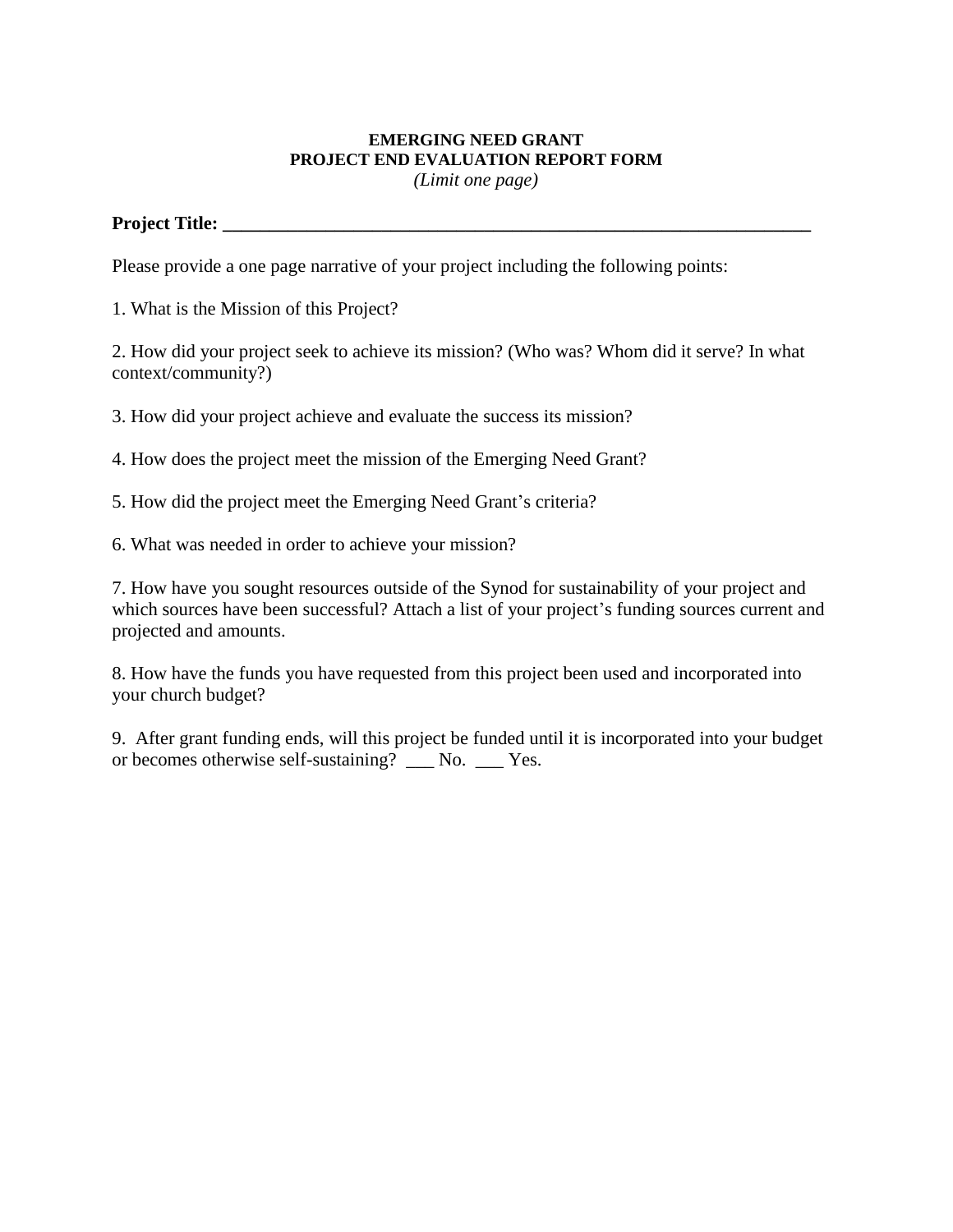## **EMERGING NEEDS GRANT APPLICATION CONTINUED**

|               | Contact information of person in charge of this Emerging Needs Grant Project: |                                                                                                                                                                                                                                                                                                                                                                                                                                                       |  |
|---------------|-------------------------------------------------------------------------------|-------------------------------------------------------------------------------------------------------------------------------------------------------------------------------------------------------------------------------------------------------------------------------------------------------------------------------------------------------------------------------------------------------------------------------------------------------|--|
|               |                                                                               |                                                                                                                                                                                                                                                                                                                                                                                                                                                       |  |
|               |                                                                               |                                                                                                                                                                                                                                                                                                                                                                                                                                                       |  |
|               |                                                                               |                                                                                                                                                                                                                                                                                                                                                                                                                                                       |  |
|               |                                                                               |                                                                                                                                                                                                                                                                                                                                                                                                                                                       |  |
|               |                                                                               |                                                                                                                                                                                                                                                                                                                                                                                                                                                       |  |
|               | at the end of this grant period summarizing our experience.___ (initial).     | Person authorized to sign the application: I certify that I am authorized to sign this application and<br>that the information contained herein is true and correct and that the Applicant agrees to the terms and<br>conditions of this Fund request. As Project Fiduciary, I certify that all project funds shall be used for the<br>purpose(s) described in this application or that I shall return the funds to the Synod. I will submit a report |  |
|               |                                                                               |                                                                                                                                                                                                                                                                                                                                                                                                                                                       |  |
| <b>Title:</b> |                                                                               |                                                                                                                                                                                                                                                                                                                                                                                                                                                       |  |
|               |                                                                               |                                                                                                                                                                                                                                                                                                                                                                                                                                                       |  |
|               | (Executive Presbyter, Stated Clerk) of your presbytery.                       | Please arrange for this application to be reviewed and signed by the appropriate person or body                                                                                                                                                                                                                                                                                                                                                       |  |
|               | Person authorized to endorse this application for the Presbytery:             |                                                                                                                                                                                                                                                                                                                                                                                                                                                       |  |
|               |                                                                               |                                                                                                                                                                                                                                                                                                                                                                                                                                                       |  |
|               |                                                                               | Date: $\qquad \qquad$                                                                                                                                                                                                                                                                                                                                                                                                                                 |  |
| <b>Title:</b> |                                                                               |                                                                                                                                                                                                                                                                                                                                                                                                                                                       |  |
|               |                                                                               |                                                                                                                                                                                                                                                                                                                                                                                                                                                       |  |